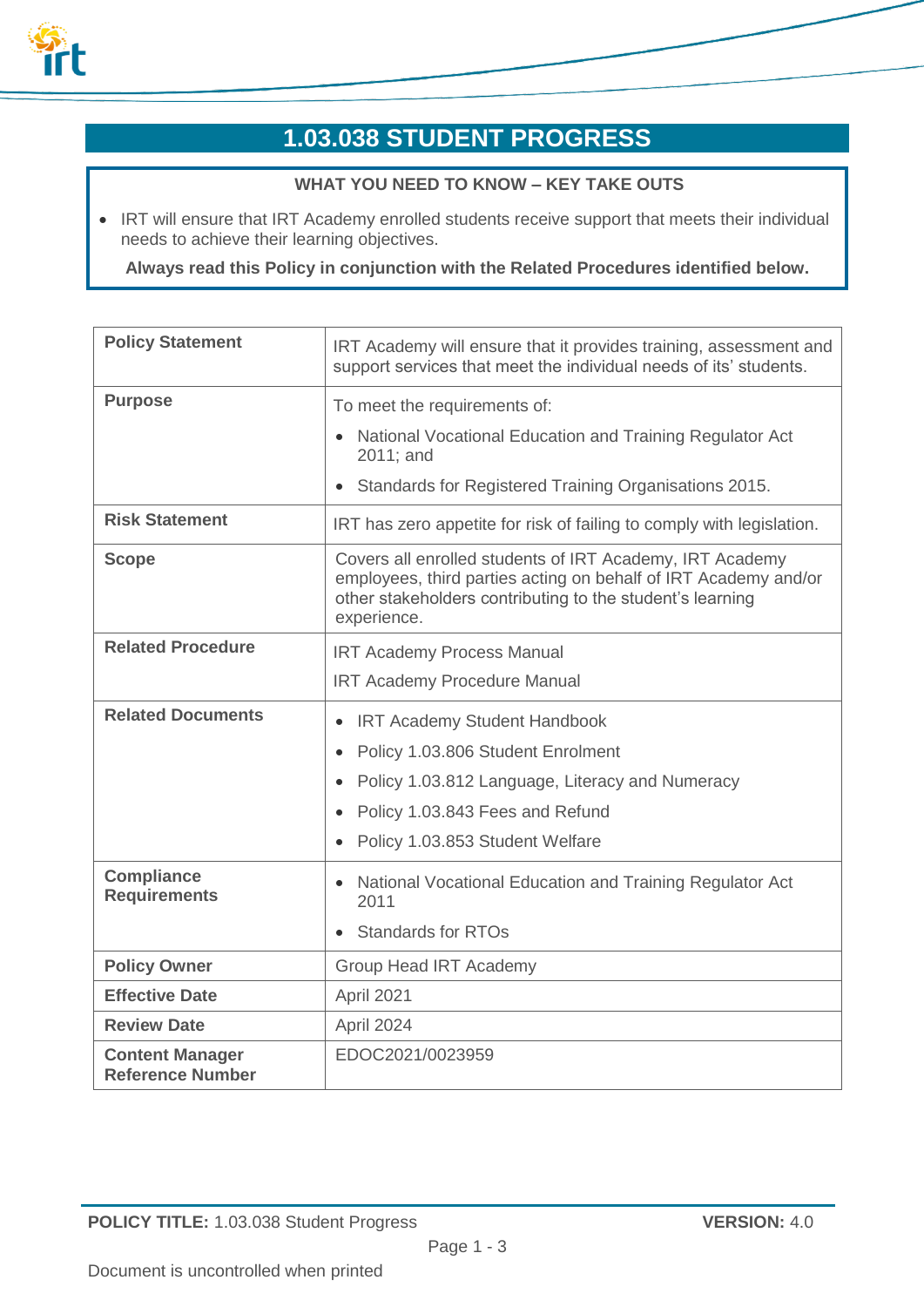

# **1 AGED CARE QUALITY STANDARDS & RELEVANT LEGISLATION**

This policy has been written to align with the Aged Care Quality Standards and other relevant legislation and regulation. The following table explains the link between this policy and the relevant external requirements.

| <b>Standard / Legislation</b> | <b>What this Means</b>                                                                                     |
|-------------------------------|------------------------------------------------------------------------------------------------------------|
| Standards for RTOs 2015       | To ensure the RTO meets the regulatory standards for<br>RTO operation and related legislation (see above). |

# **2 POLICY PRINCIPLES**

#### **2.1 Students are required to:**

Advise the Trainer/Assessor if they are experiencing difficulties in meeting the course requirements as per the training and assessment plan/program.

#### **2.2 Trainer/Assessors are required to:**

Progressively monitor and report on students' progression as outlined in the Standards for Registered Training Organisations.

At the commencement of each unit of competency/cluster of units, the Trainer must ensure that the student is fully informed about all assessment procedures and events.

Monitor their student's progress and engagement and maintain contact throughout the course duration.

Support may include;

- one on one mentor sessions to explain parts of the course/unit
- extra time for workplace learning activities, negotiated assessment time frames.

If a student is experiencing considerable difficulties (of a non-LL&N nature) and it is determined that a specialist service would best meet his/her needs the Trainer can provide support to make contact with such a service.

#### **2.3 The Learning and Development is required to:**

Monitor students' progression based on the information provided by the course Trainer as well as the monthly student progress tracking tool and RTO financial records.

Implement appropriate intervention measures when "students at risk' of non-completion or slower than expected progress are identified.

Comply with requirements of Government funded contracts.

Process Assessment Extension Applications.

Notify Learning Solutions Team regarding granted Assessment Extension Applications.

Identify students at risk and communicate this data to the RTO Administration Coordinator.

#### **2.4 Enrolment Cancellation**

IRT Academy retains the right to cancel a student's enrolment if it is deemed necessary.